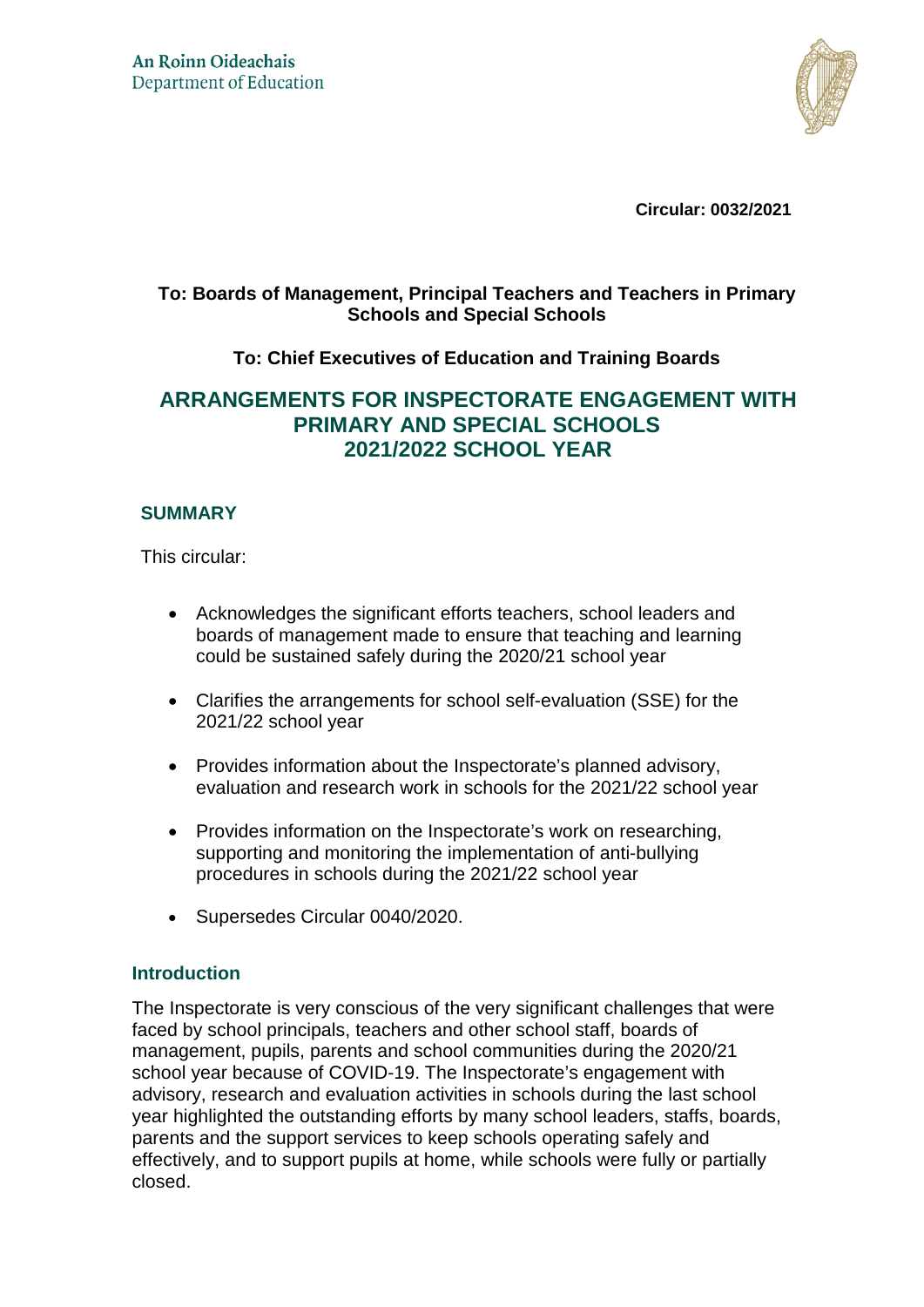

As the public health situation continues to improve, the Inspectorate looks forward to continuing its support for the work of schools in the 2021/22 school year, and to continuing the phased implementation of its inspection programme that will include incrementally a full range of inspection activity as the year progresses.

## **1. School self-evaluation (SSE)**

## **1.1 School self-evaluation (SSE) in the 2021/2022 school year**

Under Circular 0040/2020, the second cycle of SSE was extended until June 2021 and the third cycle was due to commence in September 2021. In light of the additional challenges faced by schools in the pandemic context and to allow consultation on the third cycle of SSE to take place, the Department of Education is extending the second cycle of SSE until June 2022. Consequently, the third cycle of SSE, which had been due to commence in September 2021, will now commence in September 2022.

In the 2021/22 school year, schools will continue with their current plans and priorities for SSE and have the flexibility to:

 Use the SSE process to help them to address the challenges that have arisen in the pandemic context. These may include for example, addressing the needs of pupils whose learning was particularly impacted during the pandemic, supporting the wellbeing of children and young people, and supporting mediation of particular curriculum areas/subjects

#### *AND/OR*

 Complete any work remaining on the aspects of teaching and learning that they had previously selected as the focus for selfevaluation

#### *AND/OR*

 Address other areas that they have identified as a priority in accordance with their school context and the needs of the children and young people in their school

As schools use the SSE process to identify the key actions that are relevant to their own context, they may find it useful to include additional or adjusted targets/actions in their existing school self-evaluation report and school improvement plan. While documentation should not be the focus of SSE throughout 2021/22, key decisions should be recorded in a way that is meaningful for the school community.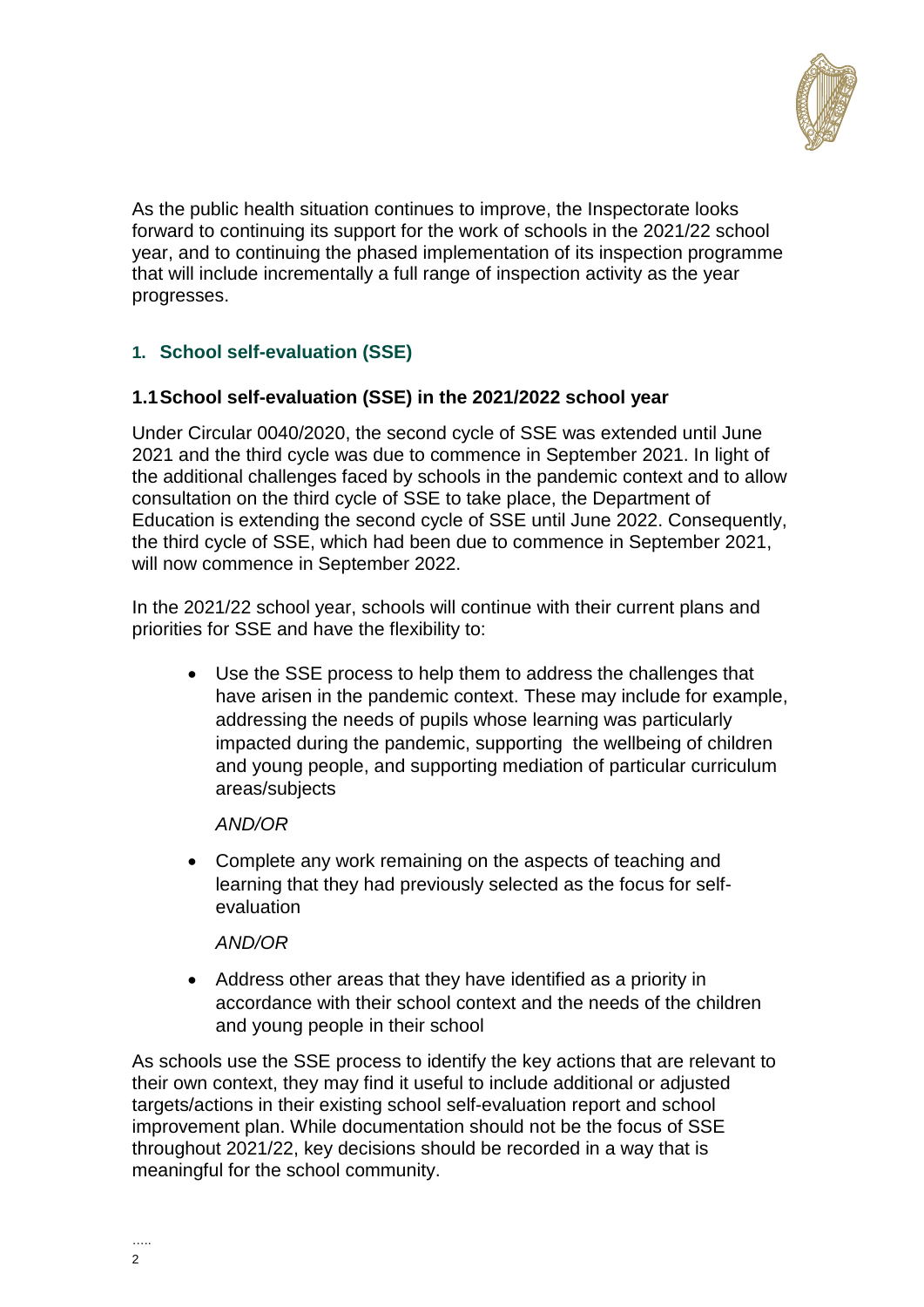

## **1.2 SSE and Wellbeing**

In making decisions on the focus of SSE in the next year, the attention of schools is drawn to the Wellbeing Policy Statement and Framework for Practice 2018–2025**.** 

The Wellbeing Policy Statement and Framework for Practice was published by the Department in 2018 and updated in 2019. It sets out the ambition and vision that the promotion of wellbeing will be at the core of the ethos of every school and centre for education in Ireland. The Policy included the intention that all schools and centres for education will use the SSE process to initiate a wellbeing promotion review and development cycle by 2023.

In view of the impact of Covid-19 on school activities, this date, as advised in Circular 0018/2021, is now changed to 2025. The policy can be accessed at: [https://www.education.ie/en/Schools-](https://www.education.ie/en/Schools-Colleges/Information/wellbeingineducation/wellbeing-in-education.html)

[Colleges/Information/wellbeingineducation/wellbeing-in-education.html](https://www.education.ie/en/Schools-Colleges/Information/wellbeingineducation/wellbeing-in-education.html)

Wellbeing resources to support this process are also available at the above link. These resources include:

- Indicators of Success and Statements of Effective Practice
- Parent, teacher and pupil questionnaires
- Focus group guidelines

A Directory of Wellbeing Services, Supports and Resources for Schools is available at

[https://www.gov.ie/en/publication/af24b-wellbeing-guidance-documents-for](https://www.gov.ie/en/publication/af24b-wellbeing-guidance-documents-for-parents-students-and-schools/#school-staff-primary-schools)[parents-students-and-schools/#school-staff-primary-schools](https://www.gov.ie/en/publication/af24b-wellbeing-guidance-documents-for-parents-students-and-schools/#school-staff-primary-schools)

Following an action research project involving thirty schools, the Professional Development Service for Teachers (PDST) is currently developing Continuing Professional Development (CPD) to support schools as they engage in a wellbeing promotion process. This national rollout of CPD is due to begin in Autumn 2021, depending on public health advice, and will continue for three years.

## **1.3 SSE and DEIS**

A school's DEIS action plan is its school improvement plan for the purposes of SSE; no additional or separate plan is necessary.

DEIS schools should continue their DEIS action planning across the key themes of DEIS using the SSE six-step process. On the basis of the evidence gathered, schools should target their resources, specific interventions and supports at the pupils who are most at risk of educational disadvantage.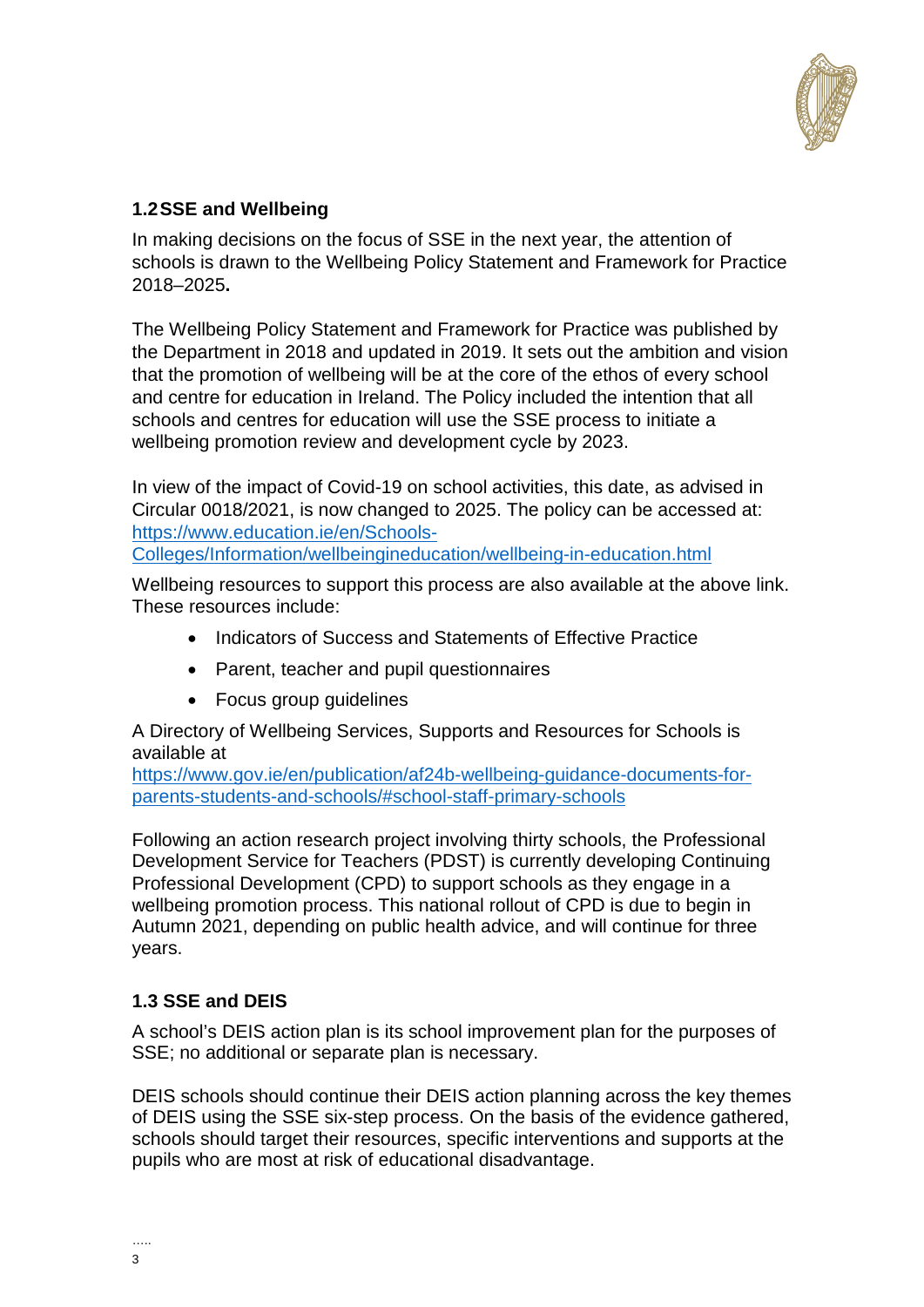

An annual review of the current DEIS plan should be conducted to ensure upto-date information. Schools will be at different points of the three-year cycle in DEIS planning and can extend their plan for another year, regardless of the year they are in. In light of the annual review, the current plan should be amended, and targets and interventions adjusted as necessary. Schools at the end of the three-year cycle in their planning are not required to commence a new three-year plan.

## **1.4 Developing SSE practices in school**

In the January-March 2022 period, the Inspectorate will commence work with school principals and/or deputy principals in a sample of schools, including DEIS schools and Irish-medium schools, with a view to assisting them to develop their SSE processes, including their capacity to gather, analyse and use information from school self-evaluation. As in all such developmental work, schools can choose or decline to join the project, and any reports on the developmental work in individual schools will not be published. If your school is interested in participating in this developmental work, please email [esru@education.gov.ie.](mailto:esru@education.gov.ie)

## **1.5 Consultation on the next cycle of SSE**

In preparation for the next cycle of SSE, 2022/2025, the Department and its Inspectorate will engage in consultation with all stakeholders, including principals, school leaders, teachers, parents and pupils. This will provide a very valuable opportunity to consider what is working well, what the next focus of SSE should be, and what additional actions should be taken to support the use and further development of SSE in primary schools and special schools.

As part of the consultation, the Inspectorate will carry out surveys and/or focus groups with a range of education stakeholders in the September-December 2021 term. The outcomes of the surveys/focus groups will inform the wider consultation with education stakeholders on the future direction of SSE.

## **1.6SSE advisory visits**

The Inspectorate will continue to provide SSE advisory visits during the 2021/22 school year. Schools can apply for an advisory session by emailing [info@schoolself-evaluation.ie](mailto:info@schoolself-evaluation.ie) .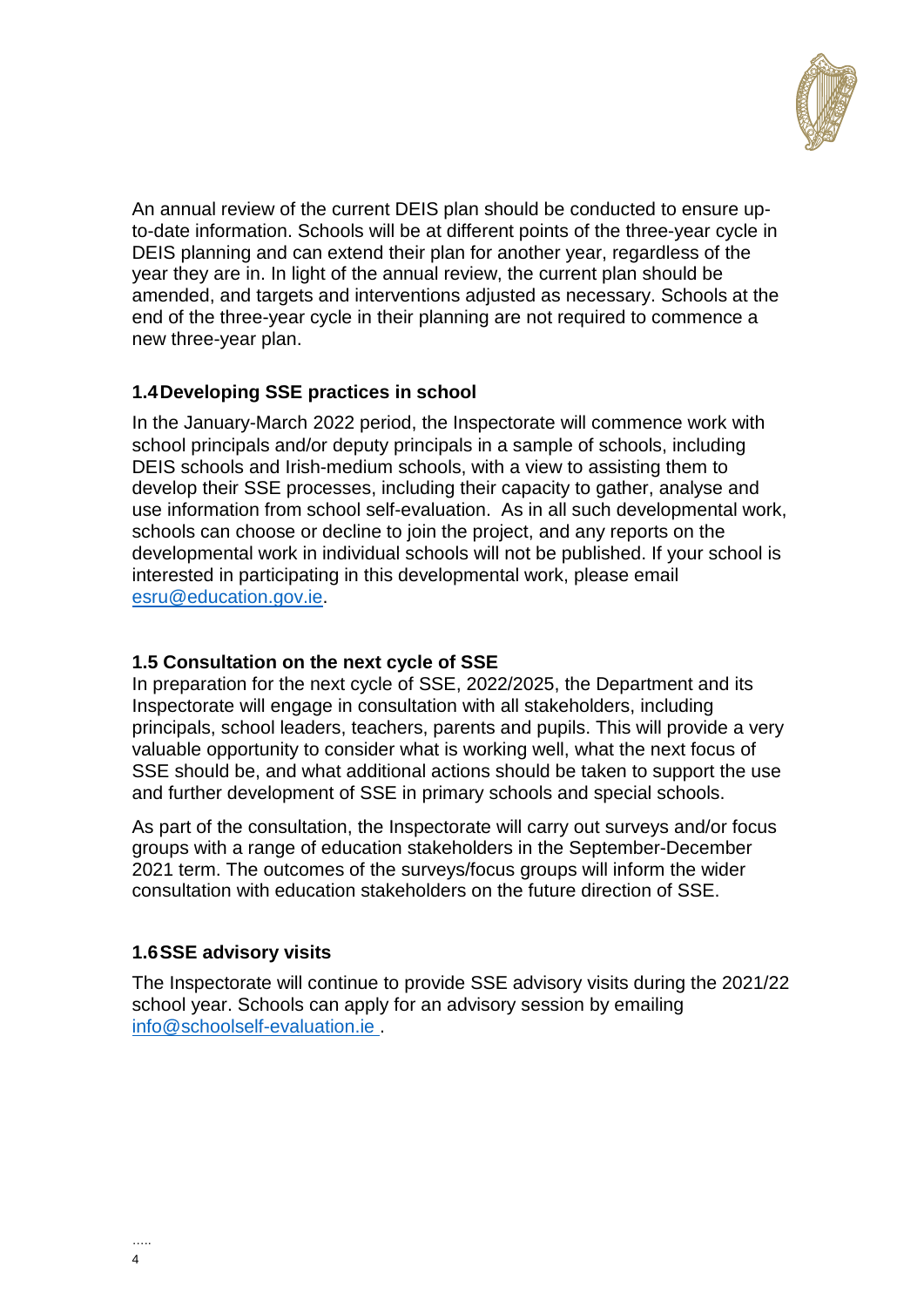

#### **2. The Inspectorate's planned advisory, evaluation and research work in schools during the 2021/22 school year**

#### **2.1 Evaluation**

Over the course of the 2021/22 school year, the Inspectorate will continue its phased implementation of an inspection programme that leads incrementally to a full range of inspection activity as the year progresses. This inspection activity, which will place an emphasis on the provision of advice and support to schools, will be fully cognisant of, and in line with, the prevailing public health advice.

**Initially, the main focus of our work will be on supporting and advising teachers and schools on teaching and learning through incidental inspection visits**. We will also use these incidental visits to collect national information about aspects of schools' work as described in section 2.2 and 2.3 below. In addition to our programme of incidental inspection visits, we will also carry out Child Protection and Safeguarding Inspections (CPSI), Supporting the Safe Provision of Schooling inspection visits (SSPS), urgent follow-through inspections and limited numbers of inspections of special educational provision. We will also complete inspections commenced in the 2020/21 school year.

From January 2022, we will re-commence a broader range of inspection activities on a phased basis, including curriculum evaluations, DEIS inspections and whole school evaluations (WSE).

## **2.2 Research and development**

During the 2021/22 school year, the Inspectorate will engage in research work that will facilitate thematic review of provision and practice in schools, and the provision of a number of composite reports that will be used for national reporting and research purposes. The information for these thematic reviews will be gathered initially during incidental inspections. The data may also be gathered during other inspection types as they recommence on a phased basis.

The research will focus on themes that are relevant to the pandemic and postpandemic contexts, such as how schools are addressing the needs of children and young people who were particularly impacted by the school closures during the pandemic.

## **2.2.1 Anti-bullying**

As part of its research during the 2021/22 school year, the Inspectorate will be looking at the extent to which schools are engaging with the requirements of the *Anti-Bullying Procedures for Primary and Post-primary Schools, (2013).*

Bullying behaviour, by its very nature, undermines and dilutes the quality of education. Research shows that bullying can have short-term and long-term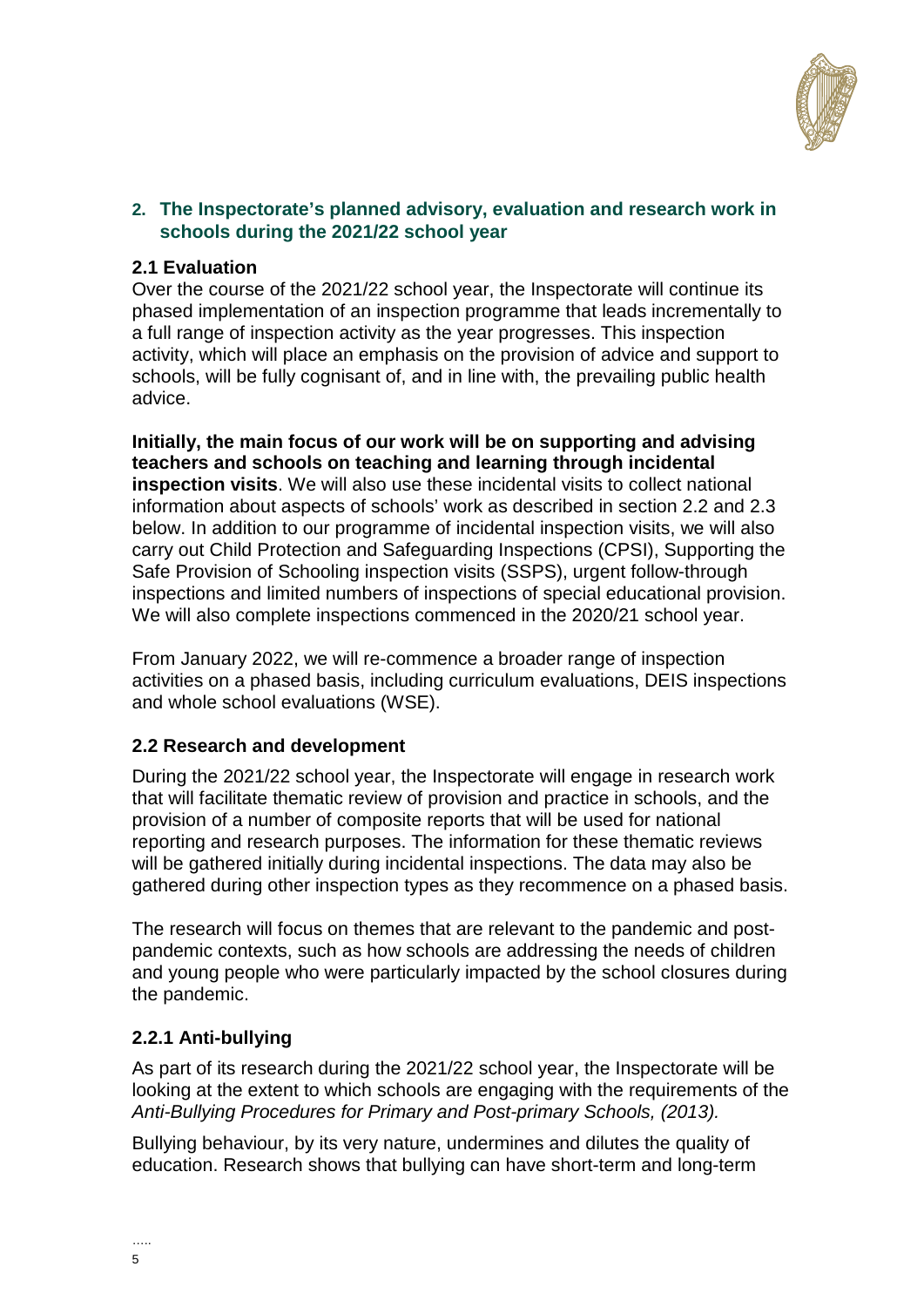

effects on the physical and mental well-being of pupils, on engagement with school, on self-confidence and on the ability to pursue ambitions and interests. The *Anti-Bullying Procedures for Primary and Post-primary Schools, (2013)* give direction and guidance to school authorities and school personnel in preventing and addressing school-based bullying behavior, and in dealing with any negative impact within school of bullying behaviour that occurs elsewhere.

As the 2021/22 school year progresses, the Inspectorate will, during incidental inspections, collect some information about the implementation of aspects of anti-bullying measures in schools. The areas of focus for this research will be on themes such as:

- The extent to which schools have anti-bullying policies in place in line with *Anti-Bullying Procedures for Primary and Post-Primary Schools (2013)*
- The termly reporting by principals to the board of management on antibullying matters as detailed in *Anti-Bullying Procedures for Primary and Post-Primary Schools (2013)*
- Annual reviews by boards of management of anti-bullying policies and their implementation
- The communication of schools' anti-bullying policies to all members of the school community (BOM, teachers, learners and parents)
- The recording of incidents of bullying behaviour in accordance with the *Anti-Bullying Procedures for Primary and Post-Primary Schools (2013*)

Following the incidental inspection, the Inspectorate will:

- Provide a short written note to the school on its findings in relation to the above areas of focus; this note can be used by schools to inform its antibullying measures and to take any necessary actions to strengthen these
- Use the findings about anti-bullying measures arising from the incidental inspections to inform a composite report that will, in turn, inform the Department of Education's work in updating the anti-bullying national strategy and procedures for schools.

The Inspectorate will also work with schools on the collaborative development of a reflective framework to enable schools (teachers, leaders, boards) to reflect on the quality of their anti-bullying measures.

Schools' effectiveness in implementing *Anti-Bullying Procedures for Primary and Post-primary Schools, (2013)* is already part of the range of issues examined and reported upon in whole school evaluations (WSEs). From January 2022, the extent to which schools are implementing the Anti-bullying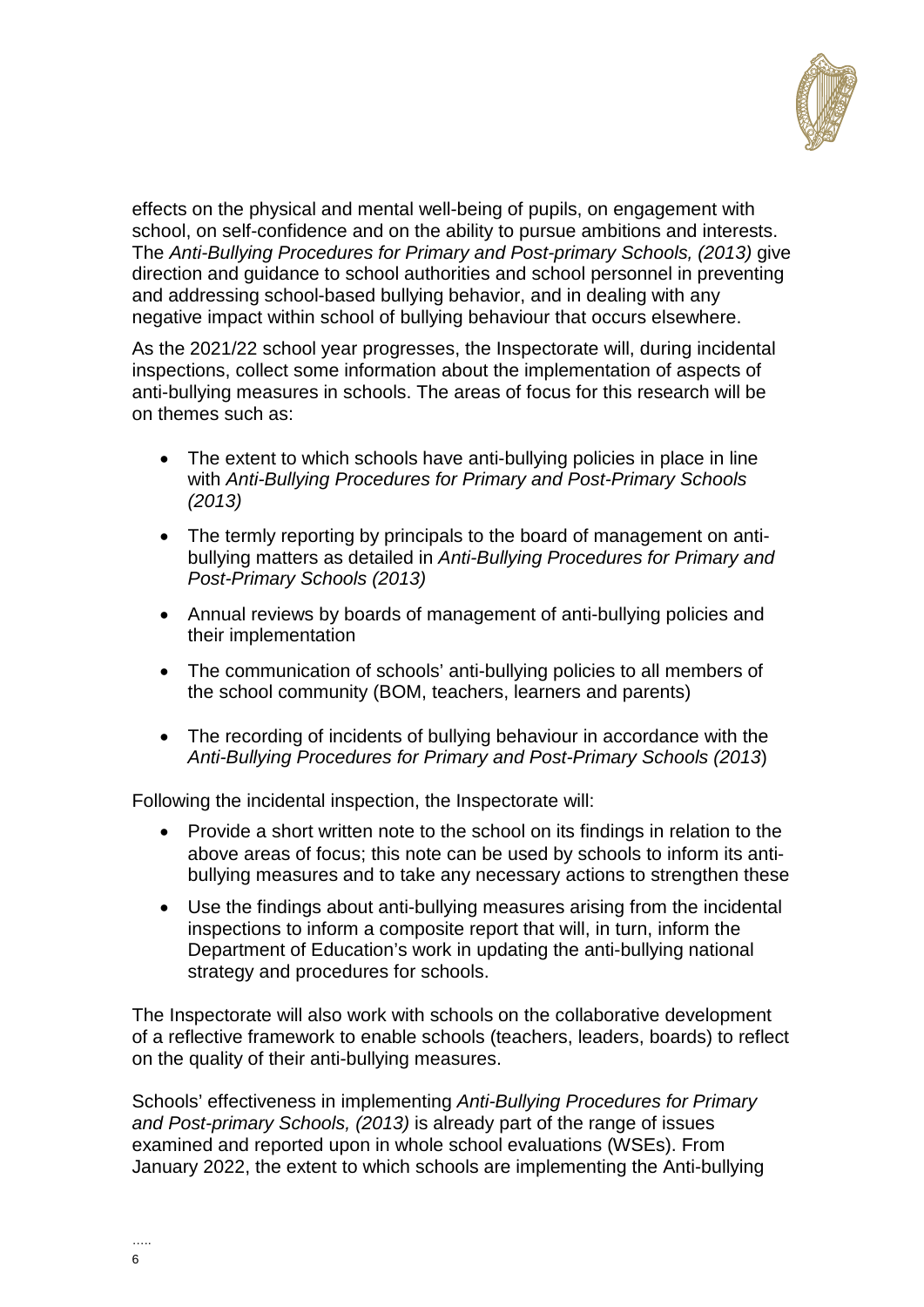

Procedures in relation to the five areas of focus outlined above will be reported on in WSEs and other inspection types.

An online webinar about these developments will be provided for schools and teachers in September 2021.

#### **2.2.2 Pupils with very high levels of need**

Research available to the Department suggests that some pupils with very high levels of need have struggled to engage meaningfully with their schools over the past two school years. The Inspectorate research will therefore include engagement with school management during the course of incidental inspections in a sample of schools to ascertain the extent to which pupils with very high levels of need have progressed since the full resumption of teaching and learning onsite in schools.

#### **2.2.3 Reduced timetables**

Inspectors will engage with school management during the course of incidental inspections to ascertain the extent to which, if any, schools have placed some pupils on reduced timetables. The areas of focus for this research will be on the implementation of Departmental guidance on this practice in schools, including themes such as:

- That pupils are placed on reduced timetables only on an exceptional basis where all other measures available to the school have not worked
- That the full agreement of parents/guardians is secured before the pupil is placed on a reduced timetable
- That the reduced timetable should operate for a limited time and with a plan agreed with parents/guardians as to the pupil's full resumption of school.

#### **2.2.4 Other research themes**

The Inspectorate's research will also focus on themes that are relevant to the Department's Action Plan such as Education for Sustainable Development, the use of digital technologies in teaching and learning, STEM, and creativity.